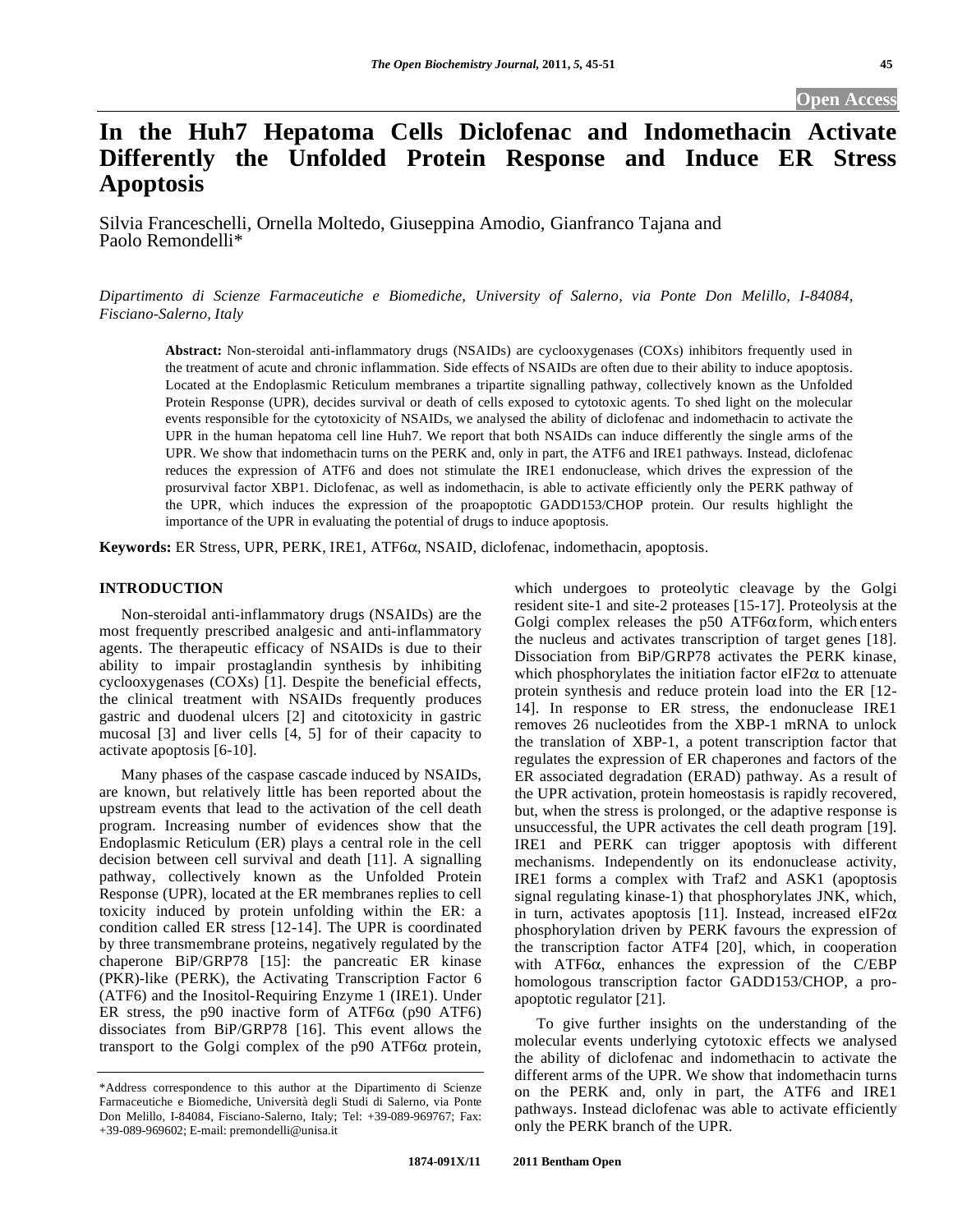#### **MATERIALS AND METHODS**

#### **Antibodies**

 The antibodies used in immunoblotting are: mouse monoclonal anti-ATF6 $\alpha$  (Imgenex Corporation, San Diego CA, USA); rabbit polyclonal anti-GRP78. Cell Signalling Technology, Inc., Danvers, MA, USA); mouse monoclonal anti-CHOP (ABR Affinity Bioreagents, Golden, CO, USA); mouse monoclonal anti-PARP; rabbit polyclonal anti-eIF2 $\alpha$ (Cell Signalling Technology, Inc., Danvers, MA, USA); and anti-phospho-eIF2 $\alpha$  (Ser51). Cell Signalling Technology, Inc., Danvers, MA, USA; anti-JNK and anti-phosphoJNK (Santa Cruz Biotechnology, Inc., Santa Cruz, CA, USA); anti-GAPDH mouse monoclonal anti- $\alpha$ -tubulin (Santa Cruz Biotechnology, Inc., Santa Cruz, CA, USA), anti-rabbit or anti-mouse IgG HRP conjugated secondary antibodies were from Pierce (Thermo Scientific, Rockford, IL, USA).

## **Cell Culture and Drug Treatment**

 Human hepatoma Huh7 cells were routinely grown at  $37^{\circ}$ C in a humidified atmosphere with 5% CO<sub>2</sub> in DMEM 10% FCS supplemented with 4.5 g/l D-glucose, 1 mM Napyruvate, 2 mM L-glutamine. For the induction of stress, in all the experiments cells were incubated in the presence of diclofenac (Sigma-Aldrich, St. Louis, MO, USA) at a concentration of 300 μM. Indomethacin and thapsigargin (Sigma-Aldrich, St. Louis, MO, USA) were used at a concentration of 500 nM, etopoxide (Sigma-Aldrich, St. Louis, MO, USA) was used at 25 μM.

### **Western Blot Analysis**

 Cell extracts were lysed in modified RIPA buffer (Tris-HCl pH 7.4 10 mM, NaCl 150 mM, EDTA 1 mM, NP40 1% Na-deoxycholic 0.1%, PMSF 1 mM, protease inhibitor cocktail). Equal amounts of proteins were separated by 10- 12% SDS-PAGE and blotted on ECl Hybond nitro-cellulose membranes (GE Healthcare). Filters were blocked in PBS containing 10% non-fat dry milk and 0.1% Tween-20 and incubated with optimal dilutions of specific antibody for different times depending on the antibodies. Anti-rabbit or anti-mouse IgG HRP conjugated were used as secondary antibody, bands were visualised by autoradiography of ECL reaction (Pierce). Anti  $\alpha$ -tubulin or anti-GAPDH antibody were used as control for equal amounts of proteins loaded on the gel.

### **RNA Extraction and Real Time RT-PCR Analyses**

 Serial dilutions of total RNA prepared by extraction with Qiazol Lysis Reagent (Qiagen, Germany), were reverse transcribed by AMV Reverse Transcriptase kit (Promega Corporation, Madison, WI, USA) and subjected to Real Time RT-PCR. PCR amplification protocols were performed according to the different sets of primers and analyzed by the semi quantitative method [22]. For PCR amplification the following primers were designed to amplify the corresponding transcripts in human cells: Grp78/Bipforward: CTG GGT ACA TTT GAT CTG ACT GG; Grp78/Bip-reverse: GCA TCC TGG TGG CTT TCC AGC CAT TC; GAPDH-forward: GAA GGT GAA GGT CGG AGT C; GAPDH-reverse: GAA GAT GGT GAT GGG ATT TC

## **RT-PCR Analysis of XBP1 mRNA Splicing**

 RNA was harvested and extracted as above immediately from untreated cells or after the stress treatments. For each sample, 0.5 μg of total RNA were subjected to RT-PCR analysis using the AMV Reverse Transcriptase kit (Promega Corporation). To amplify XBP1 mRNA, PCR was carried out for 30 cycles (94 °C for 2 min; 55 °C for 30 s; and 72 °C for 2 min followed by 10 min at 72  $^{\circ}$ C) using the following primers: 5'-CCT TGT GGT TGA GAA CCA CC-3' and 5'- CTA GAG GCT TGG TGTA TA-3'. The 452 and 426 bps fragments representing un-spliced and spliced XBP1 mRNA respectively were detected by staining 4% agarose gels with ethidium bromide.

# **Flow Cytofluorimetry Analysis**

 Apoptosis was analysed by propidium iodide incorporation in permeabilized cells and flow cytometry [23]. Cells  $(5 \times 10^4)$  were cultured in 24-wells plates. After 24 h, drugs were added at different doses and cells were recultured for different times (24, 48 and 72 h). For apoptosis analysis, permeabilized Huh7 cells were labelled with propidium iodide (PI) by incubation at 4°C for 30 min with a solution containing 0.1% sodium citrate, 0.1% Triton X-100 and 50 μg/ml PI (Sigma-Aldrich, St. Louis, MO). The cells were subsequently analysed by flow cytometry by a FACSCalibur flow cytometer (Becton Dickinson, North Ryde, NSW, Australia). Each determination was repeated three times.

## **RESULTS**

# **Diclofenac and Indomethacin Induce Low Level of Grp78 mRNA Expression**

 Grp78 is a reliable indicator of the ER stress and its induction is clear evidence that the UPR is being activated. Thus, to examine the potential of diclofenac (DIC) and indomethacin (IND) to induce the UPR in the Huh7 cells, we measured the level of mRNA accumulation encoding the molecular chaperone Grp78 (Fig. **1**). To that purpose, we performed semi quantitative RT-PCR analyses [22] on RNA samples obtained from untreated Huh7 cells or from the same cells treated with DIC or IND or thapsigargin (TG). In all the experiments, the GAPDH mRNA was used as reference gene for constitutively expressed mRNA. Results of RT-PCR analyses showed that DIC treatment induced a weak accumulation of the PCR fragment amplified from the Grp78 mRNA, with a maximal level after 8 h of exposure (Fig. **1**). In addition, level of DIC-induced Grp78 was lower then the one shown by the IND-induced cells. On the other hand, the cells expressed higher level of Grp78 mRNA in response to TG, a powerful ER stress inducer that is able to activate all three sensors of the UPR [24].

# **Different Involvement of the Transcription Pathways of the UPR ATF6 and XBP1 in Response to Diclofenac and Indomethacin**

 Since Grp78 is under the transcriptional control of the UPR, the results obtained by measuring of the rate of Grp78 mRNA accumulation in the DIC- and IND-induced cells, prompted us to investigate the ability of both compounds to activate the different branches of the UPR. To that purpose we analysed by immunoblotting the rate of p90 ATF6 $\alpha$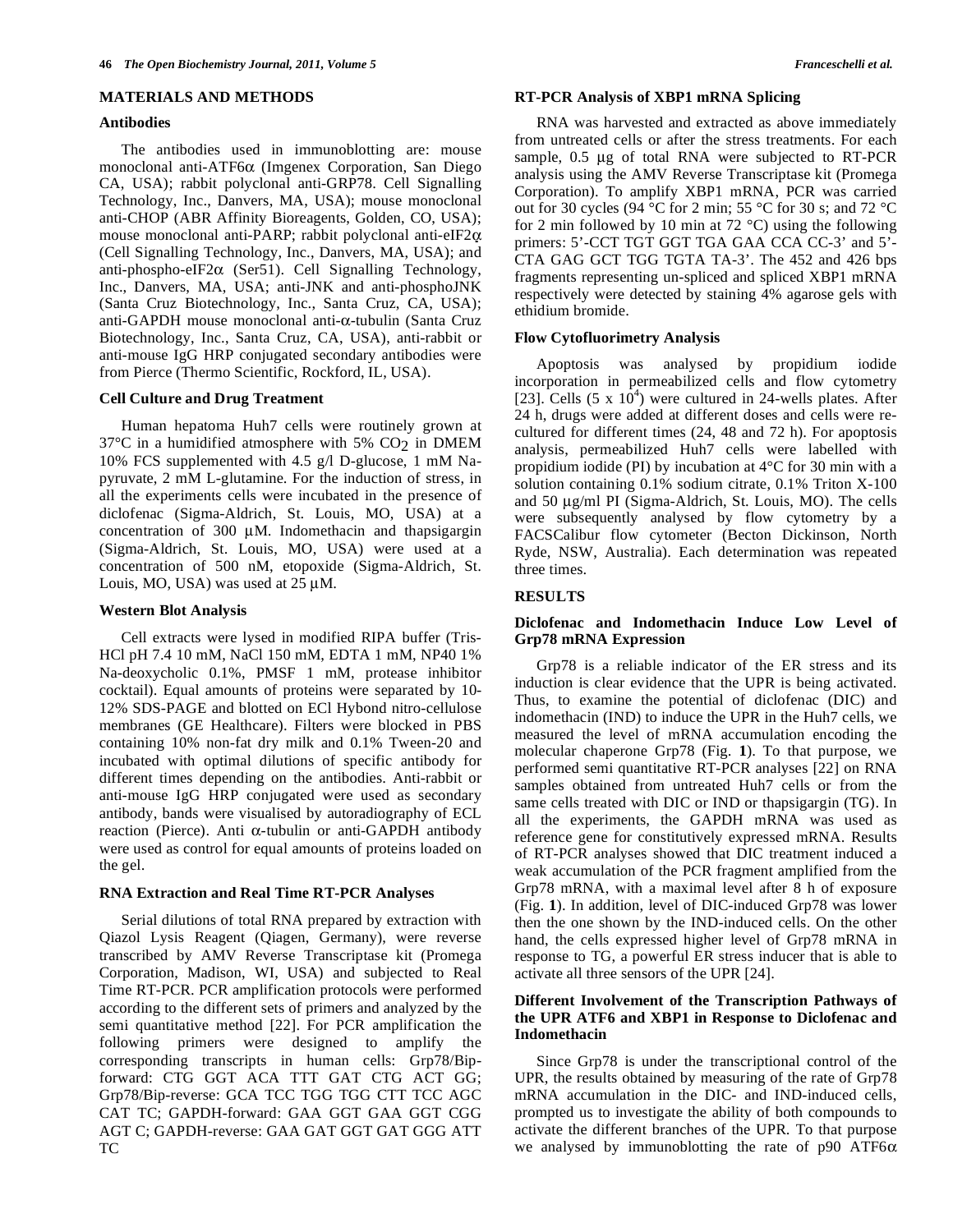

**Fig. (1). Level of the Grp78 mRNA in Huh7 cells exposed to diclofenac (DIC), indometacin (IND) and thapsigargin (TG)**. **A**: Total RNA fractions obtained from cells exposed for the times indicated in hours (h) to 300 μM diclofenac (DIC), 500 nM indomethacin (IND) or thapsigargin (TG) were analyzed by semi quantitative RT-PCR to measure the level of the indicated mRNAs. The panel shows the inverted photographs of DNA fragments stained with ethidium bromide.

**B**: Histograms represent values of densitometry analysis obtained by the Image J program. The relative fold of induction was calculated as the ratio of treated cells divided by untreated cells. Relative folds of accumulation were obtained by normalising the signals for GAPDH mRNA expression. Each value represents the mean±SE of three independent experiments.

processing into the cleaved p50 ATF6 $\alpha$  in the cells induced by DIC or IND (Fig. **2A**). In these experiments, the rate of DIC- or IND-induced p50 ATF6 $\alpha$  was compared to that measured in the TG-induced and in control cells. Our results showed that in the untreated cells, barely detectable level of the p50 ATF6 $\alpha$  form was revealed (Fig. 2A), while, with different intensities, the cleaved form was detectable in both DIC- and IND-treated cells. Instead, in the DIC-induced cells we observed decreased amount of the p90 ATF6 $\alpha$ protein and, as a consequence, reduced level of the p50 cleaved form, suggesting that expression of ATF6 $\alpha$  is impaired in DIC-induced cells.

 To further investigate the effect of DIC and IND on the transcription pathways of the UPR, we analyzed the level of IRE1 endonuclease activity in the DIC-, IND- and TGtreated cells (Fig. **2B**). The activity of IRE1 was measured by comparing the amount of the 426 nts PCR fragment amplified by RT-PCR from the active spliced form of XBP1 mRNA in total RNA samples (Fig. **2B**). The results of the RT-PCR analysis showed the appearance of the 426 PCR fragment amplified from the spliced XBP1 mRNA following 15 min of TG treatment with a maximal level of accumulation at 60 min, proving that the mRNA processing in response to TG is very rapid and effective (Fig. **3**). In contrast, in the DIC-induced cells the RT PCR analyses revealed only the un-spliced 452 form (Fig. **2B**: XBP1-u),

suggesting that the IRE1 endonuclease is not activated in the DIC-treated cells. Finally, the spliced form of the XBP1 mRNA (Fig. **2B**: XBP1-s) was moderately expressed in the IND-treated cells suggesting that, although to small extent, indomethacin induces the IRE1 endonuclease activity.



**Fig. (2). Activation of ATF6 and XBP1 in response to diclofenac and indometacin. A**: Protein extracts from control, thapsigargin- (TG), diclofenac- (DIC) and indomethacine- (IND) treated Huh7 cells for the times indicated in hours (h) were analyzed by SDS-PAGE and Western blot. To detect the low level of endogenous ATF6 $\alpha$ , 50 mg of protein extract were loaded on the SDS-PAGE. Arrows indicate uncleaved 90 kDa- and cleaved 50 kDa-ATF6α. **B**: Total RNA samples extracted from Huh7 cells exposed for the times indicated in minutes (min) to either diclofenac (DIC) or indomethacin (IND) were analyzed by RT-PCR to detect the XBP1 mRNA splicing forms. The migration on the gel of the 452 bps un-spliced fragment of the XBP1 mRNA (XBP1 u) and of the spliced 426 bp fragment (XBP1 s) is indicated.

# **Diclofenac Induces the Phosphorylation of Thec-Jun N-Terminal Kinase (JNK)**

 In a mechanism that is independent from its endonuclease activity IRE1 promotes apoptosis, by activating the c-Jun N-terminal Kinase (JNK) signalling pathway [25]. Therefore, we analysed by western blotting the level of phosphorylated JNK accumulating in the cell extracts obtained from untreated Huh7 cells or from the same cells exposed to DIC, or IND or TG. Immunoblots were revealed by anti-JNK antibody (JNK), which detects the un-phosphorylated isoform (54 KDa JNK) of the protein, and by p-JNK antibody, which detects the phosphorylated 54 KDa and 46 KDa isoforms of JNK. In all the experiments, GAPDHwas used as a control for constitutively expressed protein (Fig. **3**). The results showed that either TG- or INDtreatment induced barely detectable level of JNK phosphorylation. Instead, DIC was able to stimulate higher level of phosphorylation suggesting that diclofenac is an efficient inducer of the signalling pathways that activate JNK.

# **Diclofenac as well as Indomethacin Activate the PERK Pathway of the UPR**

 To analyse PERK activity, we compared by western blotting the level of phosphorylated eIF2 $\alpha$  accumulating in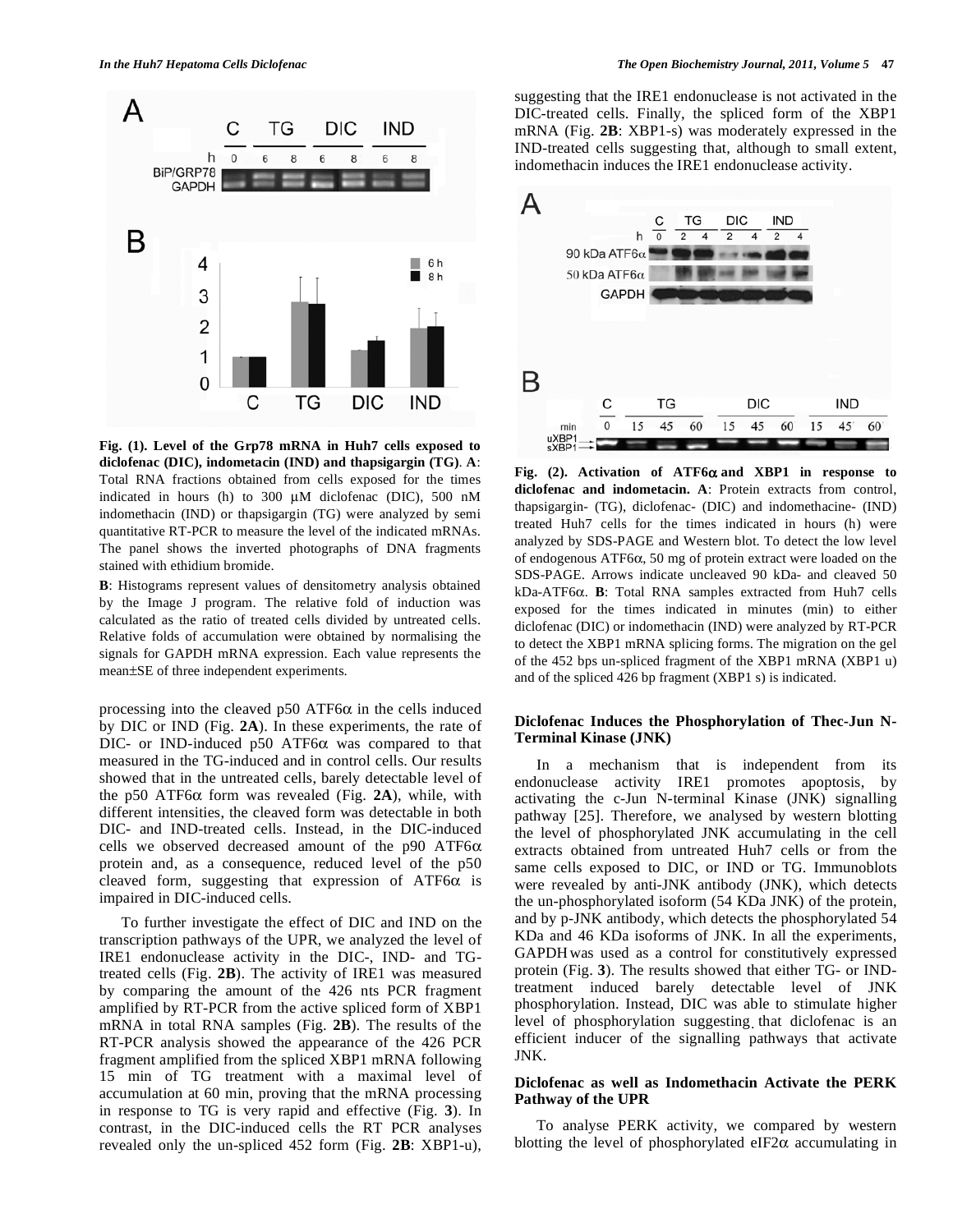

**Fig. (3). Phosphorylation level of the JNK protein in the response to thapsigargin (TG) diclofenac (DIC) and indomethacin (IND) in Huh7 cells.** Western blot analysis of cell extracts obtained from Huh7 cells exposed to TG, DIC or to IND for the times indicated. Etopoxide was used as positive control for the JNK protein phosphorylation. The blots were probed with antibodies against the unphosphorylated (JNK) or phosphorylated (pJNK) JNK proteins.

the cell extracts obtained from untreated Huh7 cells or from the same cells exposed to DIC, or IND or TG. Immunoblots were revealed by the eIF2 $\alpha$  antibody (eIF2 $\alpha$ ) to detect the un-phosphorylated form of the factor, and the eIF2 $\alpha$ -P antibody to detect the phosphorylated form of the protein. In all the experiments,  $\alpha$ -tubulin was used as a control for constitutively expressed proteins. The results, shown in Fig. (**4A**), revealed that either DIC or IND were able with similar time and intensity to induce  $eIF2\alpha$  phosphorylation, suggesting that DIC as well as IND are powerful inducers of the PERK kinase activity. In addition, our results showed that DIC- and IND-activation of PERK is very fast (15-30 min), progressively reached the maximal level at 120 min of drug treatment and remained stable for up to 6 hours (data not shown).

Increased eIF2 $\alpha$  phoshorylation induces the ATF4/CHOP pathway of the ER stress apoptosis. Thus, we examined the expression of the GADD153/CHOP protein in the DIC-, IND- and TG-induced cells. Results of the immunoblots showed that the GADD153/CHOP protein (CHOP) was absent in the untreated cells (Fig. **4B**). As we would expect, CHOP accumulated in the DIC-, IND- and TG-induced cells within 8 h of drug exposure.

## **Diclofenac and Indomethacin Induced Similar Level of Apoptosis in the Huh7 Cells**

 To measure the level of DIC- and IND-induced apoptosis we performed flow cytometric analysis in Huh7 cells treated for different times. Results showed the percentage of the apoptotic nuclei increased in a time-dependent manner after



**Fig. (4). Activation of the PERK pathway in response to diclofenac and indomethacin. A**: Western blot analysis of protein extracts obtained as above and revealed by eIF2 $\alpha$  antibody. Immunoblot were revealed by antibodies recognising un-phosphorylated form of the eIF2 $\alpha$  protein (eIF2 $\alpha$ ) or the phosphorylated form of the eIF2 $\alpha$  protein (P-eIF2 $\alpha$ ) and tubulin (TUB). **B**: Accumulation of the CHOP protein in response to thapsigargin (TG) diclofenac (DIC) and indomethacin (IND) in Huh7 cells. Immunoblots of cell extracts obtained from Huh7 cells induced with TG, DIC or to IND for the times indicated. The blots were probed with antibodies against CHOP or tubulin (TUB) as a control of equal loading of proteins on the gel.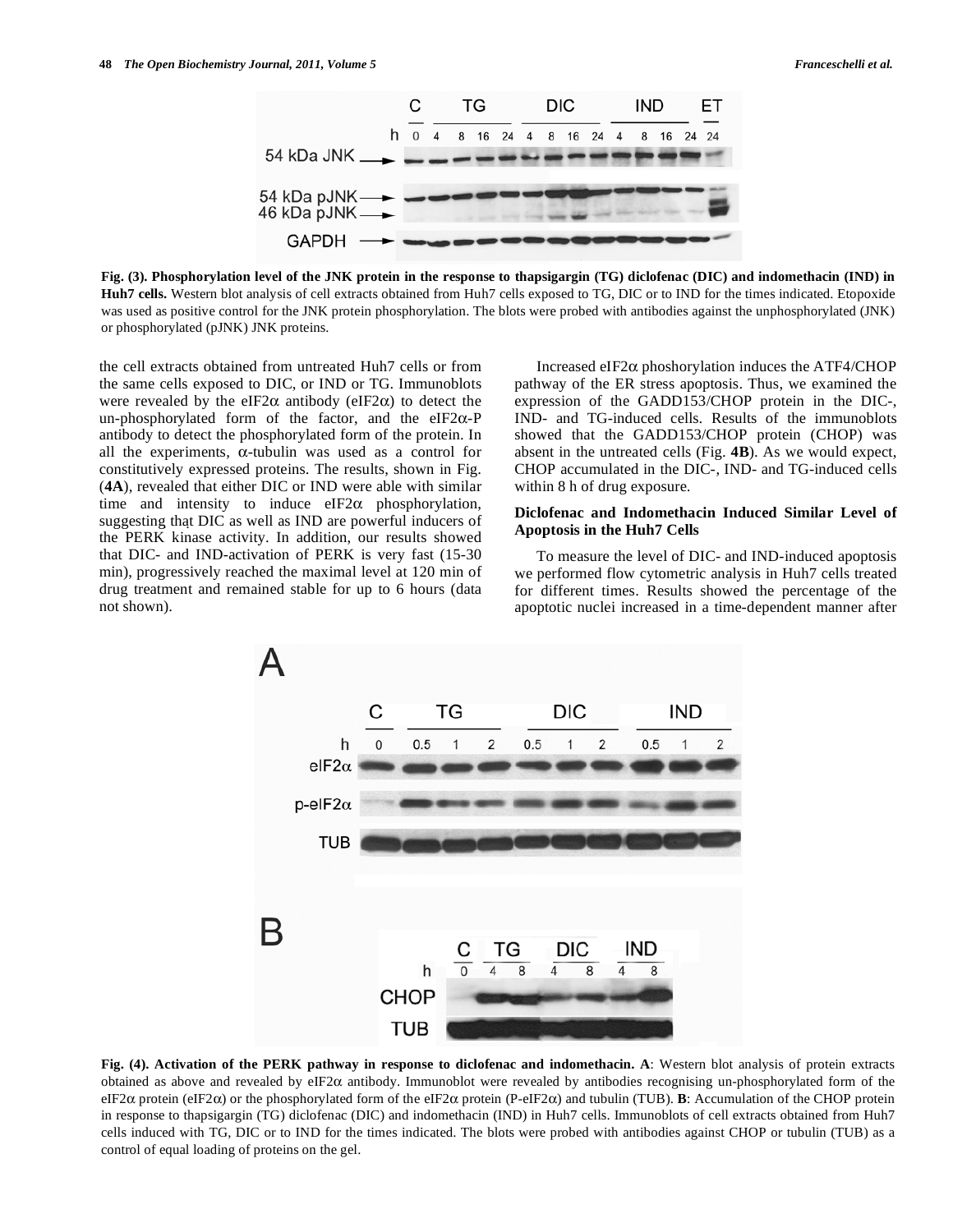drug treatment of the cells (Fig. **5**). Interestingly, the lowest rates of apoptotic nuclei were observed in the cells exposed to etopoxide, which induces cell death with mechanisms that are distinct from the ER stress. In contrast, for the TG-, DICand IND-induced cells we observed a higher rate of cell death, which occurred between 48 and 78 h of each drug treatment, suggesting that diclofenac and indometacine, as well as thapsigargin can induce cell death at similar rates.



**Fig. (5). Flow cytometry analysis of the rates of apoptosis in**  Huh7 cells exposed to DIC or to IND. For apoptosis analysis, permeabilized Huh7 cells were labelled with propidium iodide (PI) and analysed by flow cytometry by a FACSCalibur flow cytometer (Becton Dickinson, North Ryde, NSW, Australia). DNA damaging agent etopoxide was used as positive control for apoptosis. Results are the mean of three experiments repeated three times.

#### **DISCUSSION**

 In this study we describe how the different arms of the UPR might contribute in the cytotoxicity of indomethacin and diclofenac, two widely used NSAIDs.

 First, the evidences here reported show that diclofenac and, at lesser extent indomethacin, are able to induce only partially the expression of the Grp78 mRNA. This observation suggests that both compounds do not fully activate the transcriptional pathways of the UPR. In particular, in the diclofenac induced cells, we observed decreased level of either the p90 and the p50 ATF6 $\alpha$  cleaved form, which suggests that the expression of ATF6, is at some extent, impaired by diclofenac.

 Grp78 is the master regulator of the UPR, which is controlled by the chaperone through the binding-release of the ER stress transducers IRE1, PERK and ATF6 $\alpha$ . Moreover, Grp78 retains anti-apoptotic properties for its ability to interfere with caspase activation [26, 27]. Thus, GRP78 induction under ER stress represent a major cellular protective response for the cell to survive. Therefore, the little level of Grp78 observed in the DIC- and, at higher extent, in the IND-induced cells, could be inadequate to activate the survival mechanisms required to counteract ER stress induced by diclofenac.

 Interestingly, our results show the IRE1/XBP1 pathway of the UPR is blocked in the diclofenac treated cells. Consequently in these cells the transcription factor XBP1 is not expressed. XBP-1 is a potent activator that regulates the expression of genes of the ER associated degradation (ERAD) pathway [28], such as the ER degradationenhancing mannosidase-like protein (EDEM) [29]. Moreover, retains prosurvival properties. Overexpression of XBP-1 allows cell survival in solid tumors, in which cells grow under severe hypoxia [30], and ita has been described that in XBP-1 deficient cells increased apoptosis is observed under stress conditions [31]. Thus, in the absence or reduced IRE1 endonuclease activity, as observed during cell exposure to diclofenac and indomethacin, cell survival can be severely reduced because of the lack of XBP1 expression.

 IRE1 mediates two responses, which independently may give opposite contributions in the cell decisions between life and death: the splicing of XBP1 mRNA and the activation of the c-JUN N-terminal Kinases (JNK) [32]. In this context, a number of evidences show that the splicing of XBP1 is down regulated when apoptosis is induced, and that the overexpression of XBP1 during the late stages of ER stress induced apoptosis, protects cells from death [33]. On the basis of the above considerations, it seems very likely that in the case of diclofenac the lack of IRE1 endonuclease activity could favour the IRE1/JNK apoptotic pathway giving rise to the higher level of JNK phosphorylation observed in the DIC-induced cells.

 Otherwise, the c-JUN N-terminal Kinases (JNK) are activated by various stimuli, including UV light, interleukin-1, tumor necrosis factor- $\alpha$  (TNF- $\alpha$ ). Therefore, we cannot exclude that the higher level of phosphorylated forms of JNK could be the result of apoptotic signalling pathways activated by diclofenac independently on the ER stress.

 Our results show that diclofenac, as well as indomethacin, activates the PERK pathway of the UPR. This early event has a primary cell defensive role. Phosphorylation of eIF2 $\alpha$  by PERK reduces general translation and, therefore, the load of newly synthesized proteins, which allows the ER to better manage stress and successfully recover protein unfolding. However, this response appears to be only a timely restricted protection. Prolonged activation of the PERK/eIF2 $\alpha$  pathway can induce the switch from cell survival to apoptosis by activating the expression of the GADD153/CHOP proapoptotic protein. GADD153/CHOP is a transcription factor that down regulates the expression of Bcl-2 and up regulates the expression of other proapoptotic members of the Bcl-2 family [34, 35]. By our experiments, we found that either diclofenac or indometacin induced high level of the apoptotic executor GADD153/CHOP. Increased expression of GADD153/CHOP has been reported to lead to cell cycle arrest and apoptosis [36] and our results confirm that the ER stress induced protein GADD153/CHOP is involved in NSAID-induced apoptosis [37].

 In conclusion, our work provides a comprehensive picture of the contribution of each arm of the UPR on the cell toxicity induced by NSAIDs. The UPR response could be a helpful instrument to predict the potential of drugs to induce cell toxicity and could be useful to select non-toxic derivatives. However, our results suggest that much remains unknown, as, for example, how is UPR regulated to switch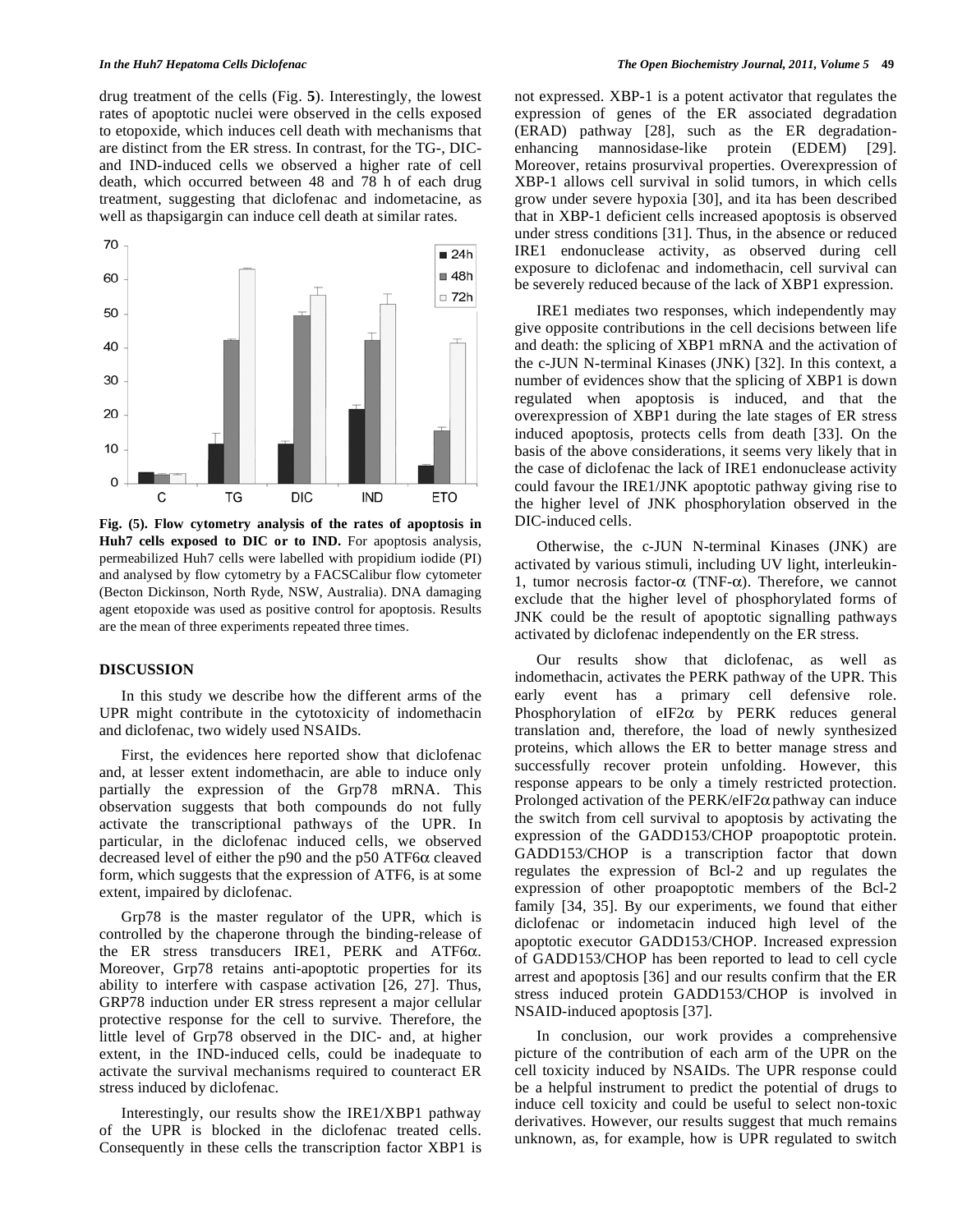from a protective response to a pro-apoptotic response leading to cell death.

#### **ACKNOWLEDGEMENTS**

 This work was partly supported by FARB grants 2008 and 2009 from the University of Salerno to P. R.

## **REFERENCES**

- [1] Levy, G.N. Prostaglandin H synthases, nonsteroidal antiinflammatory drugs, and colon cancer. *FASEB J.,* **1997**, *11(4)*, 234- 47.
- [2] Sakamoto, C. NSAIDs caused gastric mucosal injury: with a special reference to COX-2. *J. Nippon. Med. Sch*., **2003**, *70(1)*, 5- 11.
- [3] Tomisato, W.; Tsutsumi, S.; Rokutan, K.; Tsuchiya, T.; Mizushima, T. NSAIDs induce both necrosis and apoptosis in guinea pig gastric mucosal cells in primary culture. *Am. J. Physiol. Gastrointest. Liver Physiol.,* **2001**, *281(4)*, G1092-100.
- [4] Masubuchi, Y.; Nakayama, S.; Horie, T. Role of mitochondrial transition in diclofenac-induced hepatocyte injury in rats. *Hepatology,* **2002**, *35(3)*, 544-51.
- [5] Gómez-Lechón, M.J.; Ponsoda, X.; O'Connor, E.; Donato, T.; Jover, R.; Castell, J.V. Diclofenac induces apoptosis in hepatocytes. *Toxicol. In Vitro*, **2003**, *17(5-6)*, 675-80.
- [6] Zhou, X.M.; Wong, B.C.; Fan, X.M.; Zhang, H.B.; Lin, M.C.; Kung, H.F.; Fan, D.M.; Lam, S.K. Non steroidal anti-inflammatory drugs induce apoptosis in gastric cancer cells through up-regulation of bax and bak. *Carcinogenesis*, **2001**, *22(9)*, 1393-7.
- [7] Ashton, M.; Hanson, P.J. Disparate effects of non-steroidal antiinflammatory drugs on apoptosis in guinea-pig gastric mucous cells:inhibition of basal apoptosis by diclofenac. *Br. J. Pharmacol.,*  **2002**, *135(2)*, 407-16.
- [8] Hanif, R.; Pittas, A.; Feng, Y.; Koutsos, M.I.; Qiao, L.; Staiano-Coico, L.; Shiff, S.I.; Rigas, B. Effects of nonsteroidal antiinflammatory drugs on proliferation and on induction of apoptosis in colon cancer cells by a prostaglandin-independent pathway. *Biochem. Pharmacol.,* **1996**, *52(2)*,237-45.
- [9] Shiff, S.J.; Koutsos, M.I.; Qiao, L.; Rigas, B. Nonsteroidal antiinflammatory drugs inhibit the proliferation of colon adenocarcinoma cells: effects on cell cycle and apoptosis. *Exp. Cell Res.,* **1996**, *222(1)*, 179-88.
- [10] Elder, D.J.; Halton, D.E.; Hague, A.; Paraskeva, C. Induction of apoptotic cell death in human colorectal carcinoma cell lines by a cyclooxygenase-2 (COX-2)-selective nonsteroidal antiinflammatory drug: independence from COX-2 protein expression. *Clin. Cancer Res.,* **1997**, *3(10)*,1679-83.
- [11] Rasheva, V.I.; Domingos, P.M. Cellular responses to endoplasmic reticulum stress and apoptosis. *Apoptosis,* **2009**, *14(8)*, 996-1007.
- [12] Harding, H.P.; Calfon, M.; Urano, F.; Novoa, I.; Ron, D. Transcriptional and translational control in the Mammalian unfolded protein response. *Annu. Rev. Cell. Dev. Biol.,* **2002**, *18*, 575-99.
- [13] Kaufman, R.J. Stress signaling from the lumen of the endoplasmic reticulum: coordination of gene transcriptional and translational controls. *Genes Dev.,* **1999**, *13(10)*,1211-33.
- [14] Patil, C.; Walter, P. Intracellular signaling from the endoplasmic reticulum to the nucleus: the unfolded protein response in yeast and mammals. *Curr. Opin. Cell Biol.,* **2001**, *13(3)*, 349-55.
- [15] Bertolotti, A.; Zhang, Y.; Hendershot, L.M.; Harding, H.P.; Ron, D. Dynamic interaction of BiP and ER stress transducers in the unfolded-protein response. *Nat. Cell Biol.,* **2000**, *2(6)*, 326-32.
- [16] Shen, J.; Chen, X.; Hendershot, L.; Prywes, R. ER stress regulation of ATF6 localization by dissociation of BiP/GRP78 binding and unmasking of Golgi localization signals. *Dev. Cell.,* **2002**, *3(1)*, 99- 111.
- [17] Shen, J.; Prywes, R. ER stress signaling by regulated proteolysis of ATF6. *Methods,* **2005**, *35(4)*, 382-9.
- [18] Yoshida, H.; Okada, T.; Haze, K.; Yanagi, H.; Yura, T.; Negishi, M.; Mori, K. ATF6 activated by proteolysis binds in the presence of NF-Y (CBF) directly to the cis-acting element responsible for the mammalian unfolded protein response. *Mol. Cell Biol*., **2000**, *20(18)*, 6755-67.
- [19] Ferri, K.F.; Kroemer, G. Organelle-specific initiation of cell death pathways. *Nat. Cell Biol.,* **2001**, *3(11)*, E255-63.
- [20] Harding, H.P.; Zhang, Y.; Bertolotti, A.; Zeng, H.; Ron, D. Perk is essential for translational regulation and cell survival during the unfolded protein response. *Mol. Cell*, **2000**, *5(5)*, 897-904.
- [21] Zinszner, H.; Kuroda, M.; Wang, X.; Batchvarova, N.; Lightfoot, R.T.; Remotti, H.; Stevens, J.L.; Ron, D. Chop is implicated in programmed cell death in response to impaired function of the endoplasmic reticulum. *Genes Dev*., **1998**, *12(7)*, 982-95.
- [22] Lee, A.S. The ER chaperone and signaling regulator GRP78/BiP as a monitor of endoplasmic reticulum stress. *Method,* **2005**, *35(4)*, 373-81.
- [23] Nicoletti, I.; Migliorati, G.; Pagliacci, M.C.; Grignani, F.; Riccardi, C. A rapid and simple method for measuring thymocyte apoptosis by propidium iodide staining and flow cytometry. *J. Immunol. Methods,* **1991**, *139(2)*, 271-9.
- [24] Renna, M.; Faraonio, R.; Bonatti, S.; De Stefano, D.; Carnuccio, R.; Tajana, G.; Remondelli, P. Nitric oxide-induced endoplasmic reticulum stress activates the expression of cargo receptor proteins and alters the glycoprotein transport to the Golgi complex. *Int. J. Biochem. Cell Biol.,* **2006**, *38(12)*, 2040-8.
- [25] Zhang, C.; Kawauchi, J.; Adachi, M.T.; Hashimoto, Y.; Oshiro, S.; Aso, T.; Kitajima, S. Activation of JNK and transcriptional repressor ATF3/LRF1 through the IRE1/TRAF2 pathway is implicated in human vascular endothelial cell death by homocysteine. *Biochem. Biophys. Res. Commun.,* **2001**, *289(3)*, 718-24.
- [26] Reddy, R.K.; Mao, C.; Baumeister, P.; Austin, R.C.; Kaufman, R.J.; Lee, A.S. Endoplasmic reticulum chaperone protein GRP78 protects cells from apoptosis induced by topoisomerase inhibitors: role of ATP binding site in suppression of caspase-7 activation. *J. Biol. Chem*., **2003**, 278(23), 20915-24.
- [27] Rao, R.V.; Peel, A.; Logvinova, A.; del Rio, G., Hermel, E.; Yokota, T.; Goldsmith, P.C.; Ellerby, L.M.; Ellerby, H.M.; Bredesen, D.E. Coupling endoplasmic reticulum stress to the cell death program: role of the ER chaperone GRP78. *FEBS Lett.,* **2002**, *514(2-3)*, 122-8.
- [28] Lee, A.H.; Iwakoshi, N.N.; Glimcher, L.H. XBP-1 regulates a subset of endoplasmic reticulum resident chaperone genes in the unfolded protein response. *Mol. Cell Biol.,* **2003**, *23(21)*, 7448-59.
- [29] Hosokawa, N.; Wada, I.; Hasegawa, K.; Yorihuzi, T.; Tremblay, L.O.; Herscovics, A.; Nagata, K. A novel ER alpha-mannosidaselike prorein accelerates ER-associated degradation. *EMBO Rep.,*  **2001**, *2(5)*, 415-22.
- [30] Romero-Ramirez L.; Cao, H.; Nelson, D.; Hammond, E.; Lee, A.H.; Yoshida, H.; Mori, K.; Glimcher, L.H.; Denko, N.C.; Giaccia, A.J.; Le, Q.T.; Koong, A.C. XBP1 is essential for survival under hypoxic conditions and is required for tumor growth. *Cancer Res.,* **2004**, *64(17)*, 5943-7.
- [31] Liu Y.; Adachi M.; Zhao S.; Hareyama M.; Koong A.C.; Luo D.; Rando T.A.; Imai K.; Shinomura Y. Preventing oxidative stress: a new role for XBP1. *Cell Death Differ*., **2009**, *16(6)*: 847-57.
- [32] Davis, R.J. Signal transduction by the c-Jun N-terminal kinase. *Biochem. Soc. Symp.* **1999**, *64*, 1-12.
- [33] Lin, J.H.; Li, H.; Yasumura, D., Cohen, H.R.; Zhang, C.; Panning, B.; Shokat, K.M., Lavail, M.M.; Walter, P. IRE1 signaling affects cell fate during the unfolded protein response. *Science*, **2007**, *318(5852)*, 944-9.
- [34] Boya, P.; Morales, M.C.; Gonzalez-Polo, R.A.; Andreau, K.; Gourdier, I., Perfettini, J.L., Larochette, N.; Deniaud, A.; Baran-Marszak, F.; Fagard, R.; Feuillard, J.; Asumendi, A.; Raphael, M., Pau, B.; Brenner, C.; Kroemer, G. The chemopreventive agent N- (4-hydroxyphenyl)retinamide induces apoptosis through a